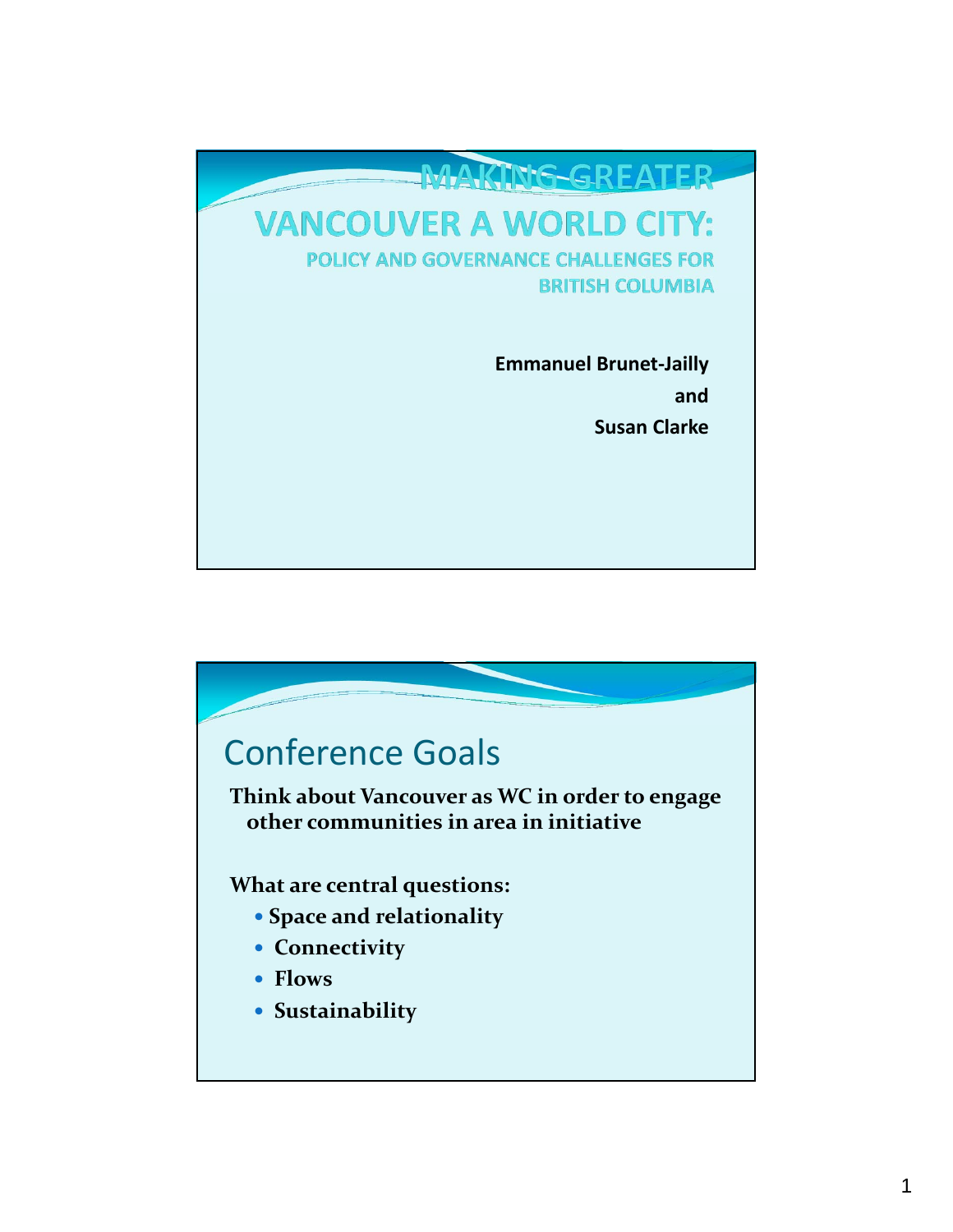

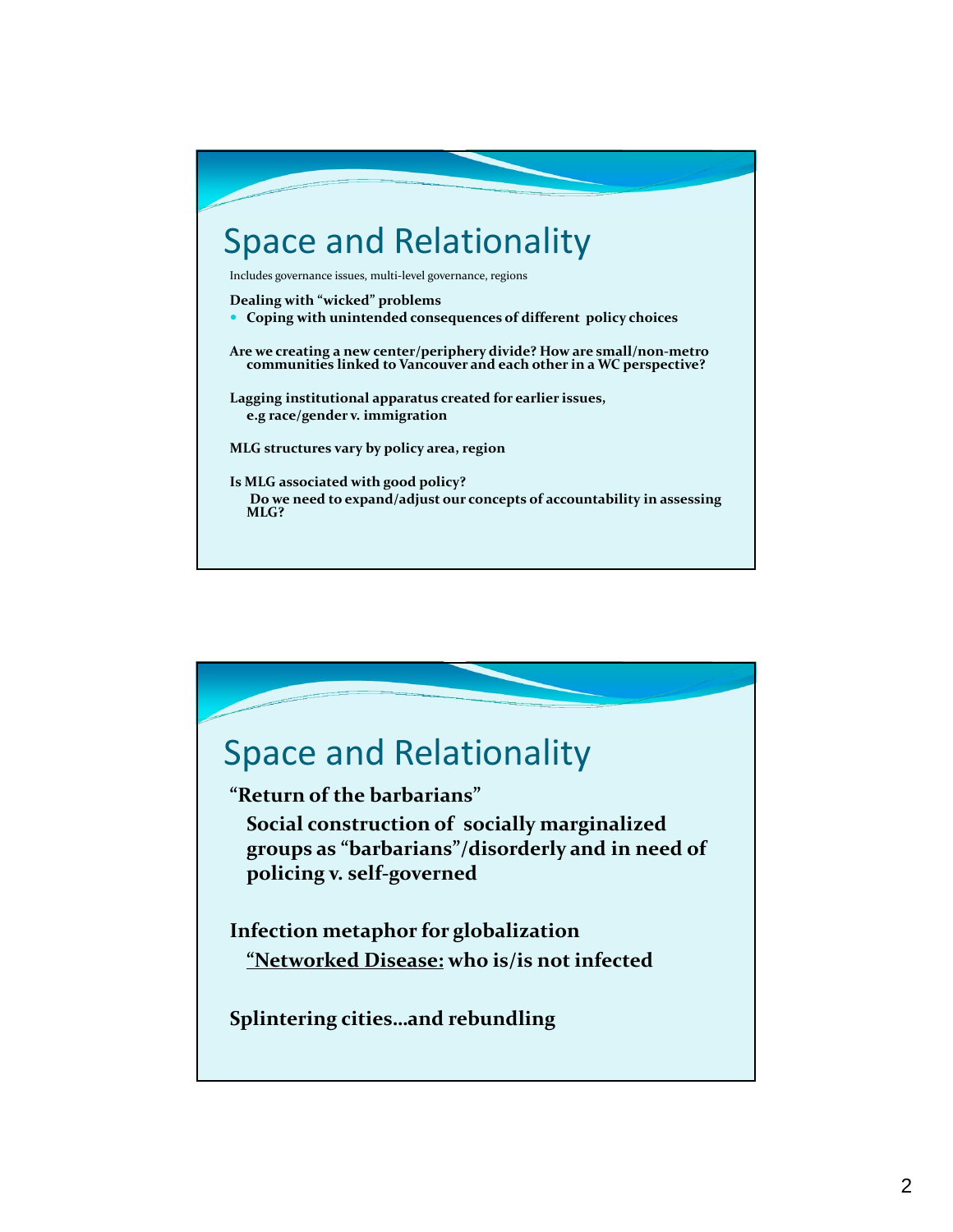

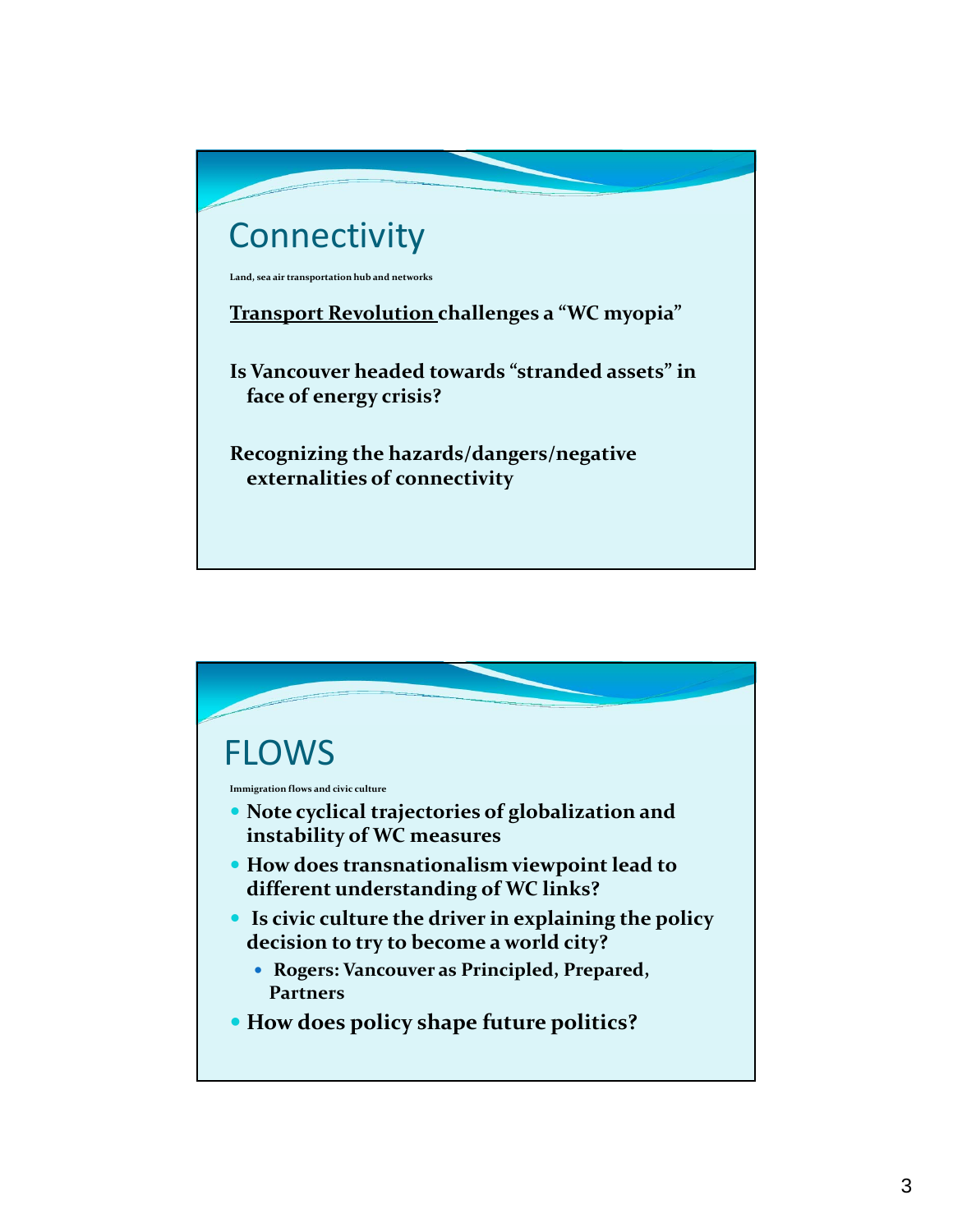## Immigration Flows in Vancouver

**Policy Dissonance and Disconnect on Immigration**

- **Flows are poly‐managed**
- **Federal/provincial immigrant policy initiatives but cities on front line**
- **Policy focus on cultural integration but political and social integration are key challenges and disconnected**
- **This policy disconnect will shape future politics in city where visible minorities will be majority in 2027**
- **What is successful integration..and who can deliver it in Vancouver?**

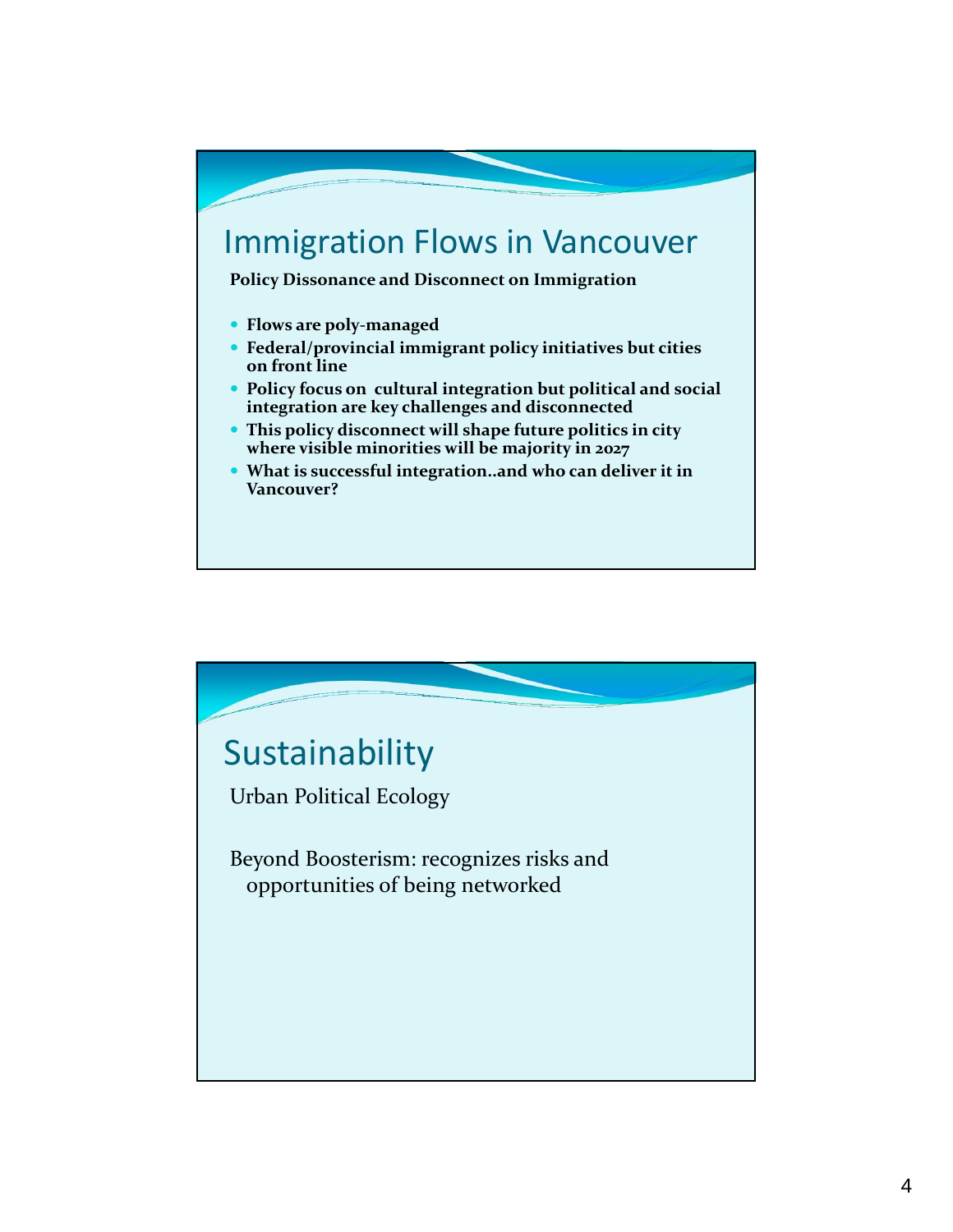## The Power of Ideas

**Is the WC framework a useful way to think about Vancouver's future?**

> **Value Conflicts Trends and conditions Power Shifts Discourse and Rhetoric**

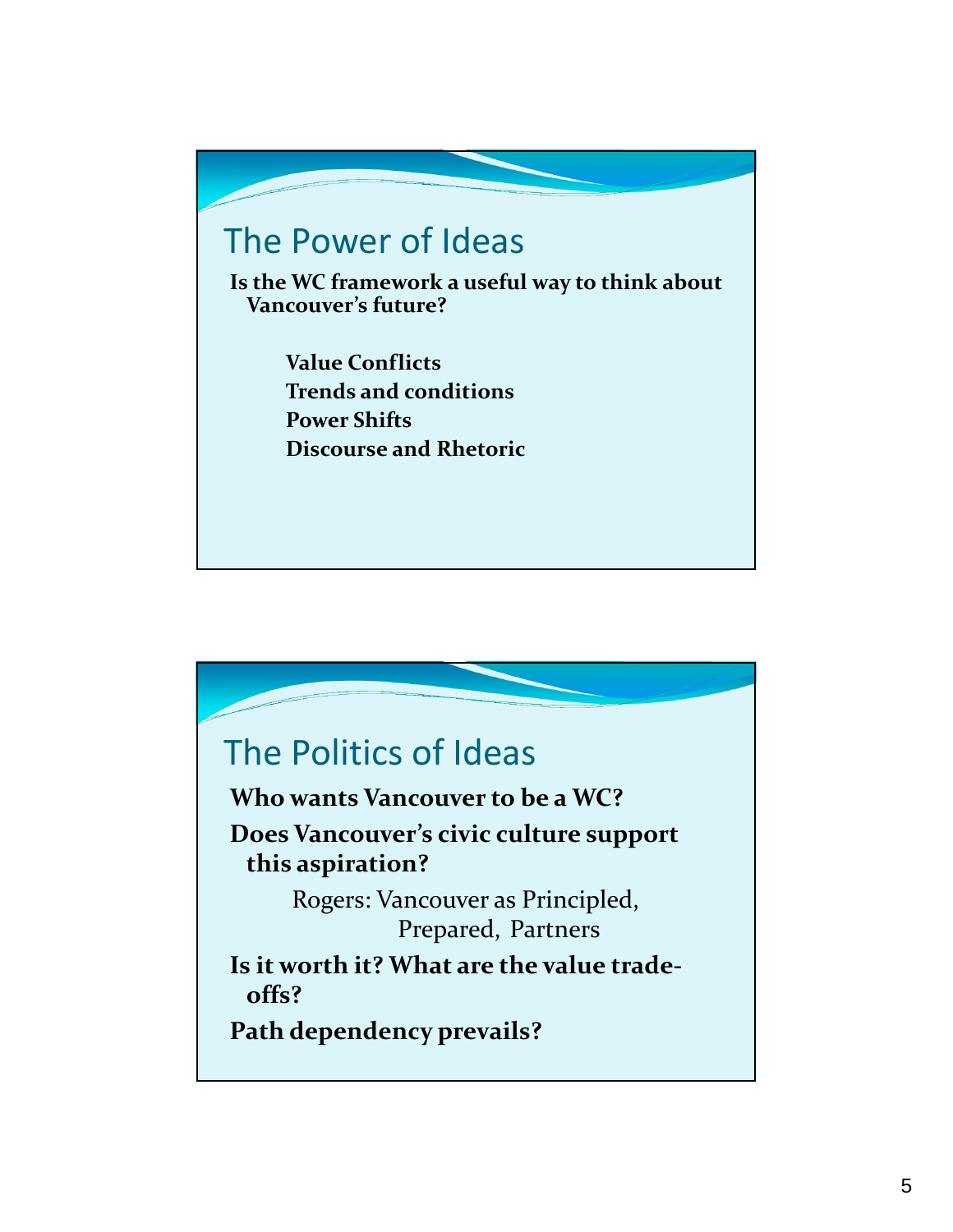## What is problematic about a WC aspiration?

**WC concept localizes globalization but has multiple meanings**

**"Indicator mania": attributes v. relations**

**Unstable measures: static v. dynamic**

**Geoeconomic bias=power failure?**

**Is WC status really a function of corporate locational decisions rather than governmental choices?**

**Overlooks "in‐between city" most live in**